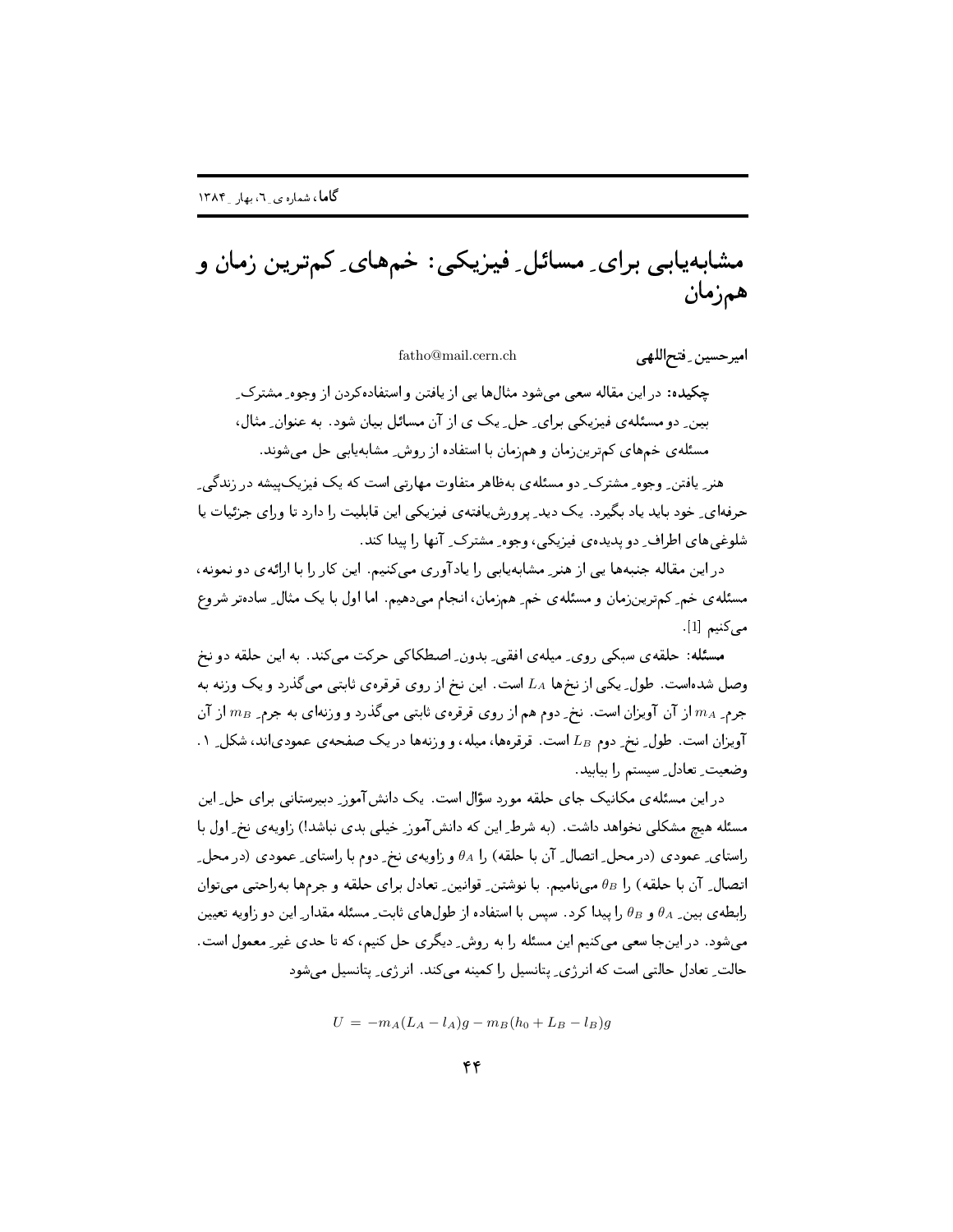

شکل ۱

$$
= m_A l_A g + m_B l_B g + \mathbf{i} \mathbf{j} \tag{1}
$$

در اینجا قرقرهی اول را مبداً ِ پتانسیل گرفتهایم، h، اختلاف اِرتفاع ِ قرقرهی اول و دوم با هم است، و و  $l_B$  فاصلهى حلقه از قرقرههاى به ترتيب اول و دوم اند. براى كمينهشدن ِ پتانسيل بايد مقدارِ  $l_A$ غیر ِثابت ِ این عبارت کمینه شود . این کار با تنظیم ِ دو مقدار ِ مجهول ِ La و La انجام میشود . حالا یک مسئله در فیزیک ِ نور را یادآوری میکنیم. دو محیط ِ A و B داریم که یک صفحه آنها را از هم جدا میکند. نور میخواهد از جایی در محیط ِ A به جایی در محیط ِ B برود. بنا بر اصل ِ کمترینزمان ِ  $B$  فِرما، نور مسیری را انتخاب میکند که زمان ِ طی ِ آن کمینه باشد. اگر طول ِ مسیر در محیطهای A و B را به ترتیب  $l_A$  و  $l_B$  بنامیم، زمان ِ طی ِ مسیر می شود

$$
t = \frac{l_B}{v_B} + \frac{l_A}{v_A} \tag{2}
$$

و  $v_B$  سرعت ِ نور در به ترتیب محیطهای ِ A و B اند. اینجا هم  $l_A$  و  $l_B$  فاصلهی دو نقطهی ثابت  $v_A$ از یک نقطه ی مجهول اند، که نقطه ی مجهول روی خط ِ معینی است. جواب ِ این مسئله ی فیزیک ِ نور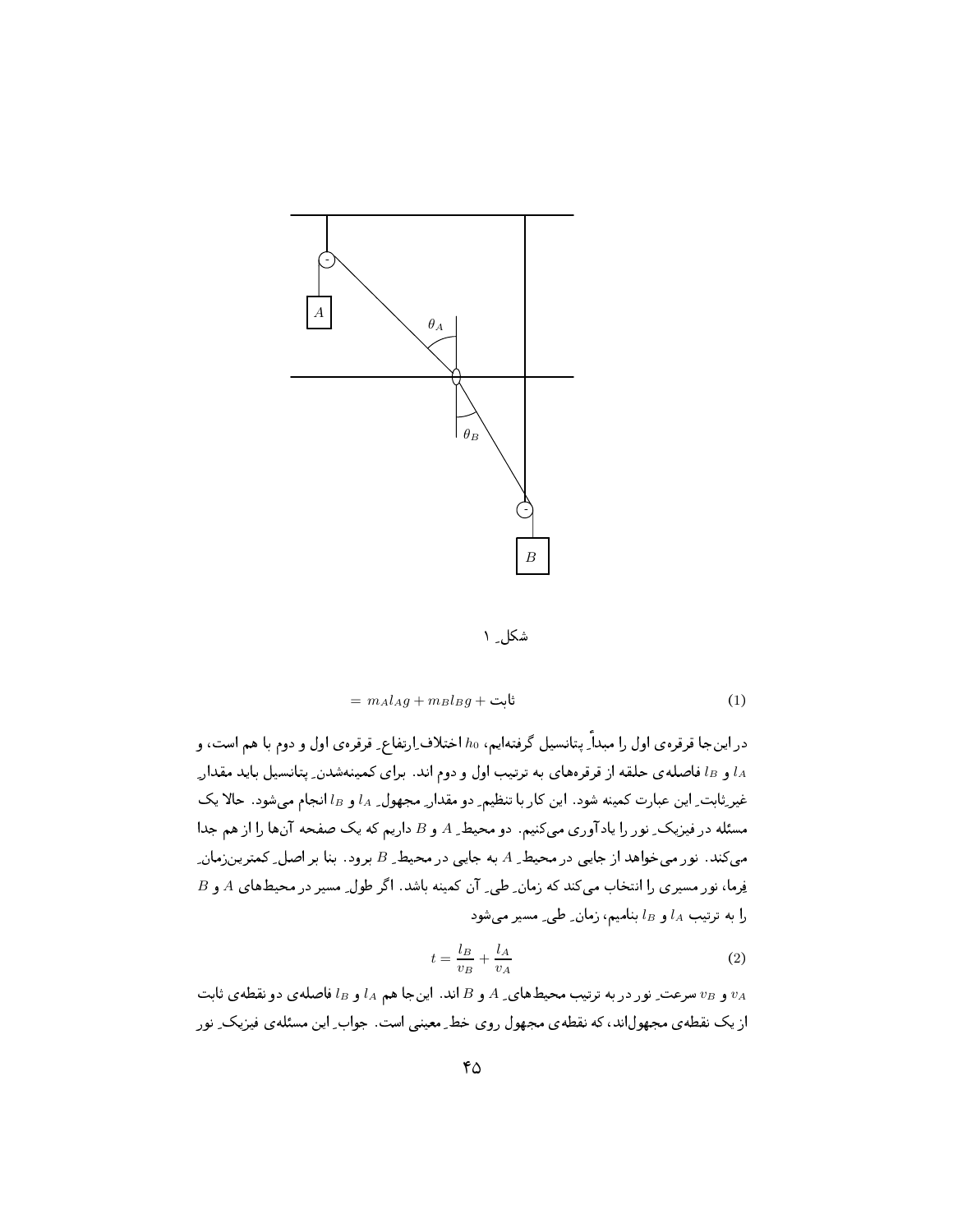

شکل ۲

شناختهشدهاست و به آن قانون ِ شکست ِ نور می گویند:

$$
\frac{\sin \theta_B}{\sin \theta_A} = \frac{v_B}{v_A} \tag{3}
$$

و B راویه ی مسیر ِ نور در دو محیط با راستای ِ عمود بر صفحهی جداکنندهی دو محیطاند. با  $\theta_B$ مقایسه ی دو رابطه ی (1) و (2) می بینیم عبارت ِ زمان ِ طی ِ مسیر دقیقاً شبیه ِ عبارت ِ پتانسیل است. یس شرط ِ کمینهشدن ِ پتانسیل هم میشود

$$
\frac{\sin \theta_B}{\sin \theta_A} = \frac{1/(m_B g)}{1/(m_A g)} = \frac{m_A}{m_B} \tag{4}
$$

از راه ِ تحلیل ِ نیروها هم همین جواب به دست می آید. در اینجا یک مسئلهی مکانیک را با مشابهت با یک مسئلهی نوری حل کردیم. حالا به مسئلههای ِ جالبتر ِ خم ِ کمترینزمان و خم ِ همزمان میرسیم. مسئلهی خم کمترینزمان: دو نقطهی A و B در میدان ِ گرانش ِ یکنواخت ِ روبهپایین را در نظر بگیرید. خم ی را در نظربگیرید که این دو نقطه را به هم وصل میکند و یک دره بدون ِ اصطکاک روی آن میلغزد و از نقطهی بالایی به نقطهی پایینی می رسد. برای کدام خم این زمان کمینه است؟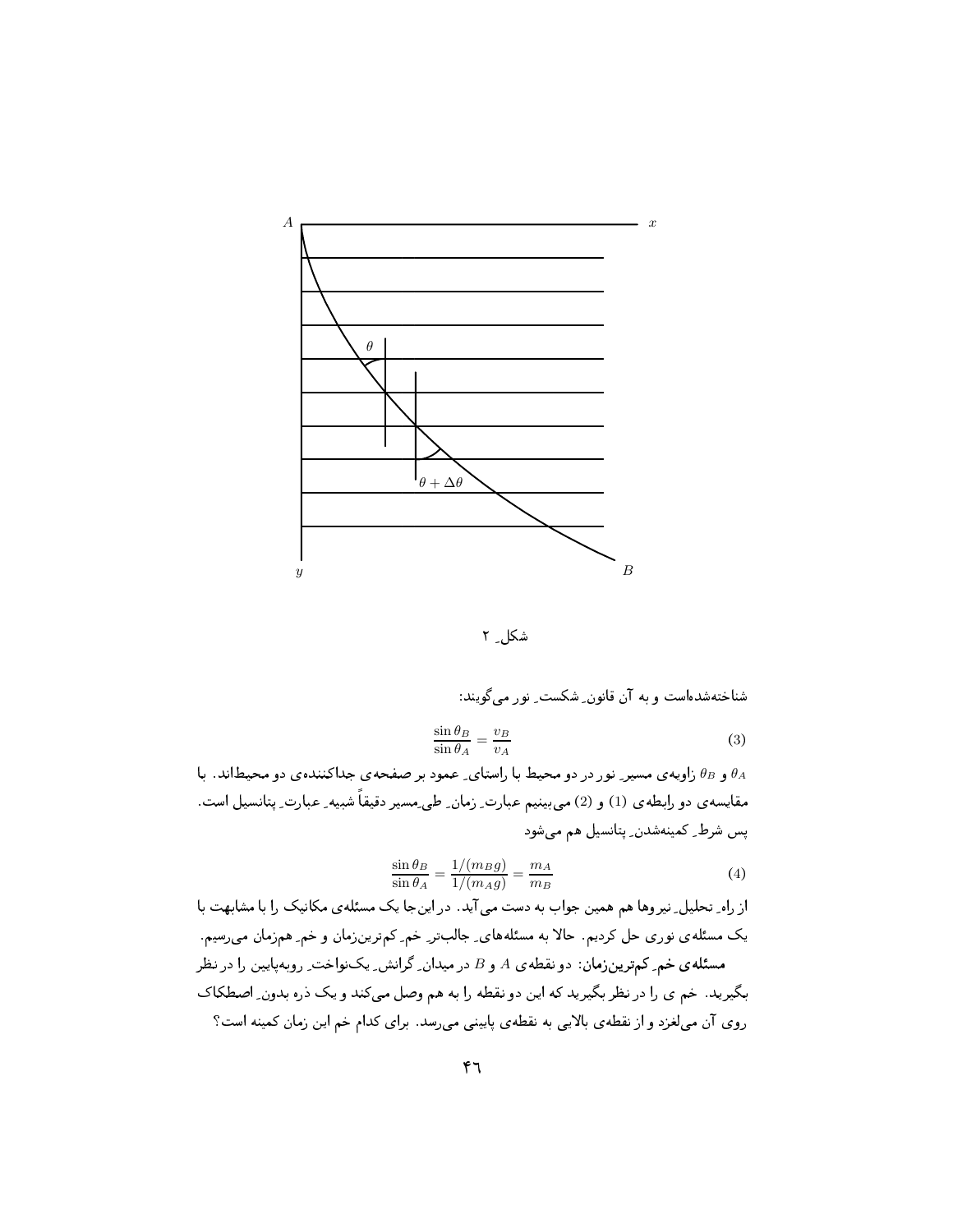مبداً ِ مختصات را نقطهى بالايي، محور ِ  $x$  را افقى، و محور ِ y را عمودى و روبهپايين مىگيريم، شکل ِ ۲. معادلهی این خم را با  $y(x)$  نشان میدهیم. چون حرکت بدون ِاصطکاک است، از پایستگی ِ انرژی مے توان سرعت دُرہ را به دست آورد:

$$
\frac{1}{2}mv^2(y) = mgy \Longrightarrow v(y) = \sqrt{2gy}
$$
\n(5)

زمان لازم برای طی یک طول بے نھایت کوچک  $ds$ روی خم می شود

$$
dt = \frac{ds}{v(y)}, \quad ds = \sqrt{dx^2 + dy^2} = \sqrt{1 + y'^2} dx, \quad \frac{dy}{dx} =: y' \tag{6}
$$

پس زمان کل مے شود

$$
t = \int dt = \int_{x_A}^{x_B} \sqrt{\frac{1 + y'^2}{2gy}} dx
$$
 (7)

با استفاده از حساب ِ وردشها، بهسادگی می شود شرط ِ کمینهشدن ِ مقدار ِ این انتگرال را به دست آورد؛ درست شبیه ِ کار ی که برای ِ کمینه شدن ِ کنش در مکانیک کلاسیک میکنیم. دوباره میخواهیم مسئله را از یک راه ِ میانبُر حل کنیم. چون مسئلهی ما یافتن ِ خم ی است که زمان را کمینه کند، باز از دانستههای ِمان در فیزیک ِ نور استفاده می کنیم؛ یعنی فرض می کنیم خم ِ مورد ِنظر ِ مسیر ِ یک پرتوی ِ نور است [2]. می دانیم نور برای ِ این که یک مسیر خمیده بییماید باید مرتباً شکسته شود. پس باید فرض کرد ضریب شکست محیطی که پرتوی ِ نور در آن حرکت می کند، با افزایش ِ  $y$  عوض می شود. برای یک لایه ی نازک (به ضخامت ِ dy) در مسیر ِ پرتوی ِ نور قانون ِ شکست را مینویسیم، شکل ِ ۲:

$$
\frac{\sin[\theta(y)]}{\sin[\theta(y+dy)]} = \frac{n(y+dy)}{n(y)}\tag{8}
$$

اویه ی پرتوی نور با راستای عمودی است. از رابطه ی بالا نتیجه می شود $\theta$ 

$$
n(y)\sin[\theta(y)] = \mathbf{L} \tag{9}
$$

ضربت شکست برای مسئلهی ما مے شود

$$
n = \frac{c}{v(y)} = \frac{c}{\sqrt{2gy}}
$$
\n<sup>(10)</sup>

از این جا، و با استفاده از

$$
\sin[\theta(y)] = \frac{1}{\sqrt{1+y'^2}}\tag{11}
$$

نتيجه مے شود

$$
y(1 + y'^2) = a > 0
$$
 (12)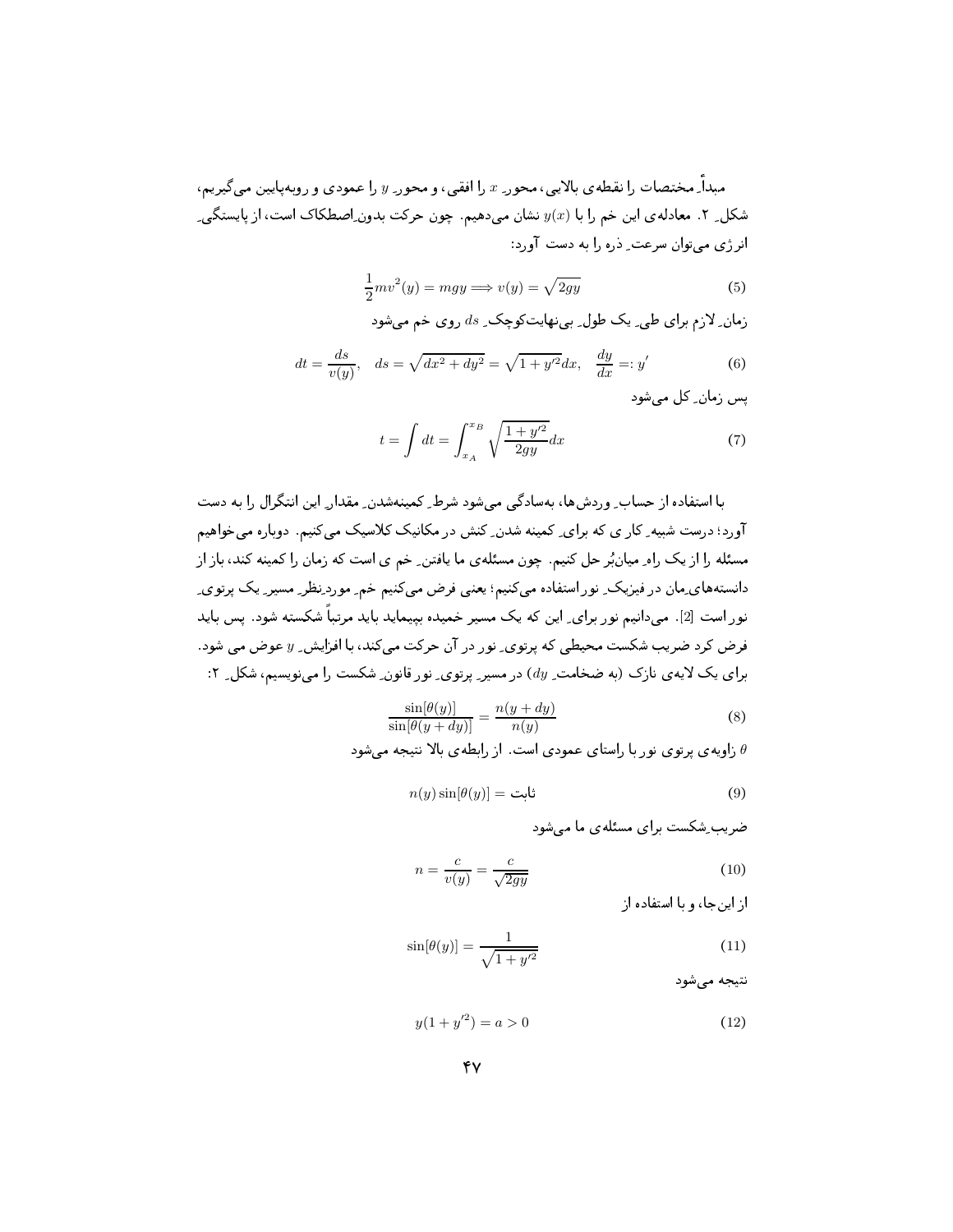

شکل ۲

که در آن a ثابت است. جواب این معادلهی دیفرانسیل شناخته شده است [3]:

$$
x(\beta) = \frac{a}{2}(\beta - \sin \beta)
$$
  

$$
y(\beta) = \frac{a}{2}(1 - \cos \beta)
$$
 (13)

که معادلهی پارامتری ِ یک چرخزاد است. خوانندهی علاقهمند می تواند با استفاده از حساب ِ وردشها درستی ِ این حل را پیازماید.

مسئلهی خم ِ همزمان: یک میدان ِ گرانش ِ یکنواخت ِ روبهپایین در نظر بگیرید. کدام خم است که زمان ِ لازم برای رسیدن ِ یک ذره به پایینترین نقطهی آن مستقل از ارتفاع ِ رهاکردن ِ ذره است؟ حرکت را بدون ِ اصطکاک فرض کنید.

محور ٍ & را افقى و محور ِ y را عمودى و روبهبالا مىگيريم، شكل ِ ٣ . فرض كنيد ذره را از نقطهى رها کنیم. برای راحتبی متغیر را  $y$  و تابع را ته میگیریم. چنانکه در مسئلهی قبل به  $(x_0 = x(y_0), y_0)$ دست آمد، زمان ِ لازم برای ِ طی ِ مسافت ِ بین ِ دو نقطه میشود

$$
t(y_0) = \int_0^{y_0} \sqrt{\frac{1+x'^2}{2g(y_0-y)}} dy, \quad x' := \frac{dx}{dy}
$$
 (14)

مسئله ی ما یافتن ِ خمی است که برای آن زمان ِ t مستقل از  $y_0$  و برابر ِ T باشد. یک روش ِ حل ِ این مسئله استفاده از تبدیل ِ لایلاس است [2] . در اینجا می خواهیم روش ِ دیگر ی بر اساس ِ مشابهپایی معرفي كنيم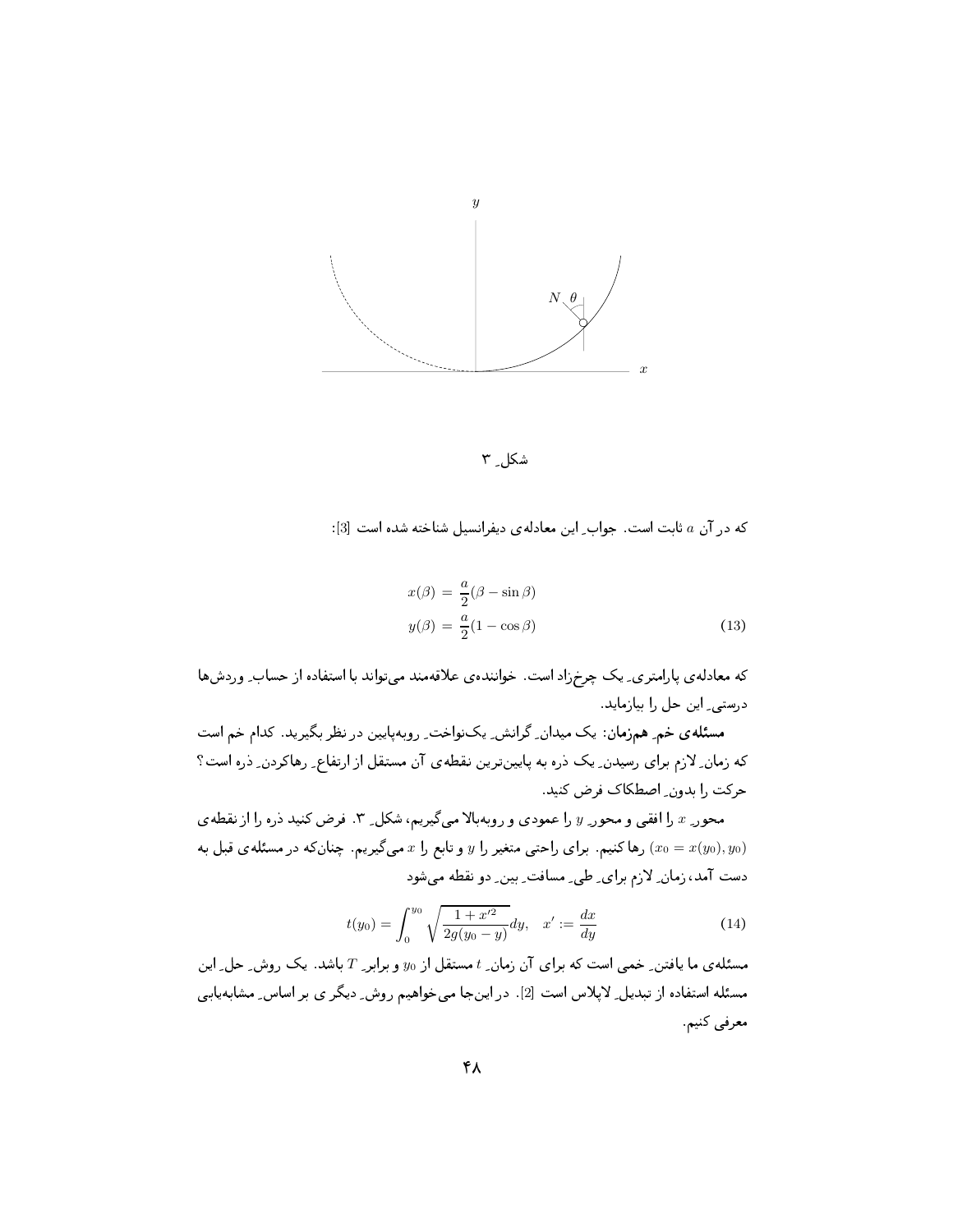$$
N\cos\theta - mg = m\ddot{y}
$$

$$
-N\sin\theta = m\ddot{x}
$$
(15)

نیروی عمود بر خم، و  $\theta$  زاویهی عمود برخم با راستای عمودی است. داریم  $N$ 

$$
\tan \theta = \frac{1}{x'}, \quad \cos \theta = \frac{x'}{\sqrt{1 + x'^2}}, \quad \sin \theta = \frac{1}{\sqrt{1 + x'^2}},
$$
  

$$
\dot{x} = x'\dot{y}, \quad \ddot{x} = x'\ddot{y} + x''\dot{y}^2
$$
 (16)

با حذف ِ N خواهيم داشت

$$
-x'x''\dot{y}^{2} - x'^{2}\ddot{y} - g = \ddot{y}
$$
\n(17)

حالا وقت ِ آن است که شرط ِ حرکت ِ هم آهنگ را روی ِ مؤلفه ی  $y$  اعمال کنیم:

$$
\ddot{y} = -\alpha y + c \tag{18}
$$

که در آن  $\alpha = 4\pi^2/(2T)^2$  (دوره  $T$ است).  $c$  ثابتمی است که به  $y_0$  وابسته است. با انتگرال $\alpha = 4\pi^2/(2T)^2$ رابطهى (18) داريم

$$
\dot{y}^2 = \alpha(y_0^2 - y^2) - 2c(y_0 - y) \tag{19}
$$

که در آن فرض شده  $y(0) = y_0, \; \; y(0) = y_0, \; \; y(0) = 0$ . همچنین از آنجا که در  $T = 0$  (  $y = 0$ ) سرعت ِ عمودی  $(19)$  صفر است  $2c = \alpha y_0 = 2c$ . با ترکیب ِ روابط ِ (17) تا

$$
-x'x''[\alpha(y_0^2 - y^2) - 2c(y_0 - y)] - x'^2(-\alpha y + c) - g = -\alpha y + c \Longrightarrow
$$
  

$$
-x'x''[\alpha(y_0^2 - y^2) - 2c(y_0 - y)] - (1 + x'^2)(-\alpha y + c) = g \Longrightarrow
$$
  

$$
-\frac{d}{dy}\{(1 + x'^2)[\alpha(y_0^2 - y^2) - 2c(y_0 - y)]\} = 2g
$$
 (20)